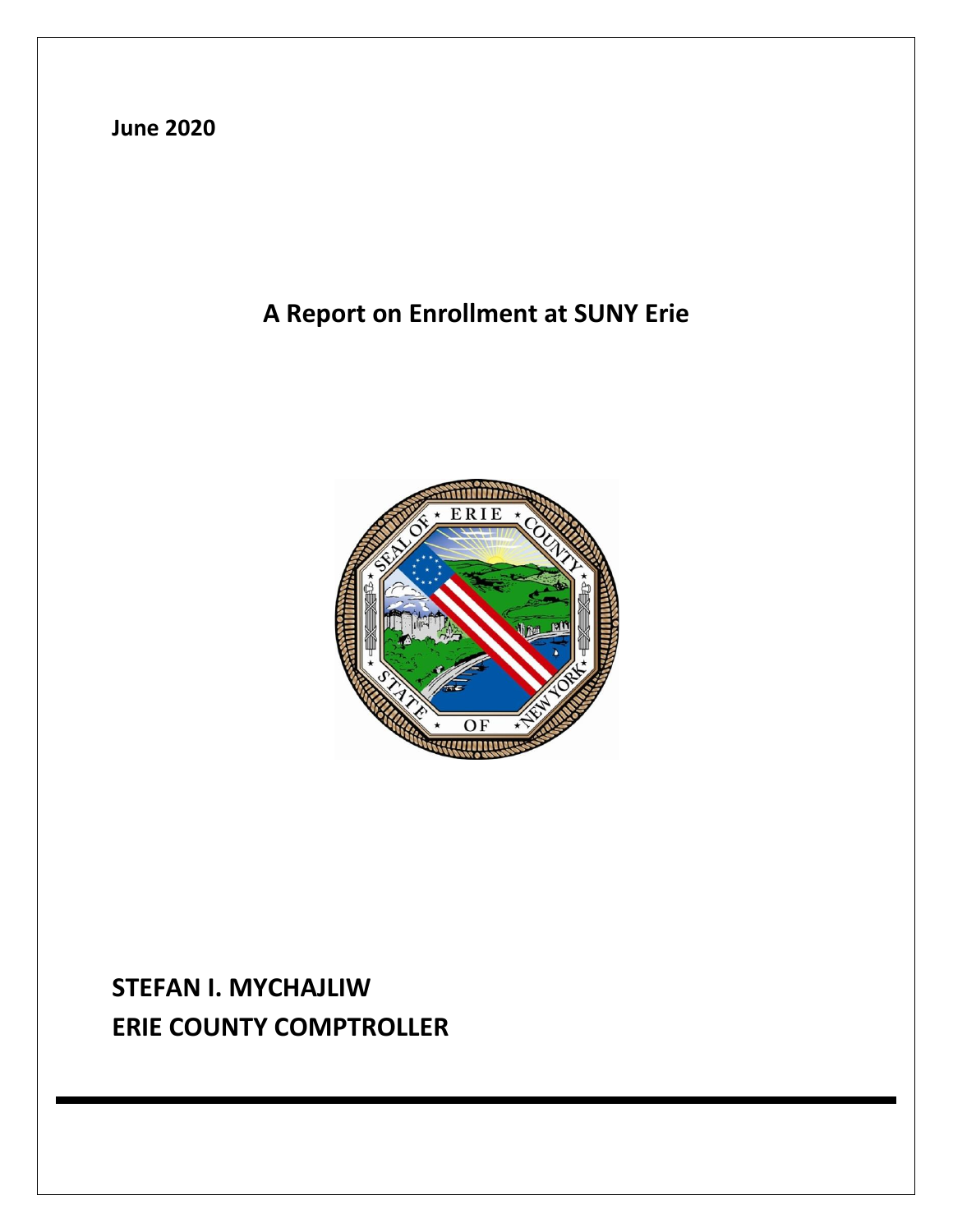**HON. STEFAN I. MYCHAJLIW ERIE COUNTY COMPTROLLER'S OFFICE DIVISION OF AUDIT & CONTROL 95 FRANKLIN STREET BUFFALO, NEW YORK 14202**

**June 17, 2020**

Erie County Legislature 92 Franklin Street, 4<sup>th</sup> Floor Buffalo, New York 14202

Dear Honorable Members:

Last year, a member of your Honorable Body requested information regarding enrollment at SUNY Erie, more commonly known as Erie Community College (ECC). Given your Honorable Body's responsibility to approve the ECC budget, we have prepared a new report regarding enrollment at ECC. The report updates some previous information, as well as examines new topics.

Our objectives were to:

- Quantify enrollment for this year and previous years.
- Compare enrollment over a time period.
- Compare enrollment at ECC to other public colleges in Western New York.
- Examine the effect of enrollment on longer term plans at ECC.

To accomplish these objectives, we reviewed enrollment and other data available from the State University of New York database.

As a result of our examination, we have determined that student enrollment at ECC has decreased during the time period 2010 - 2019.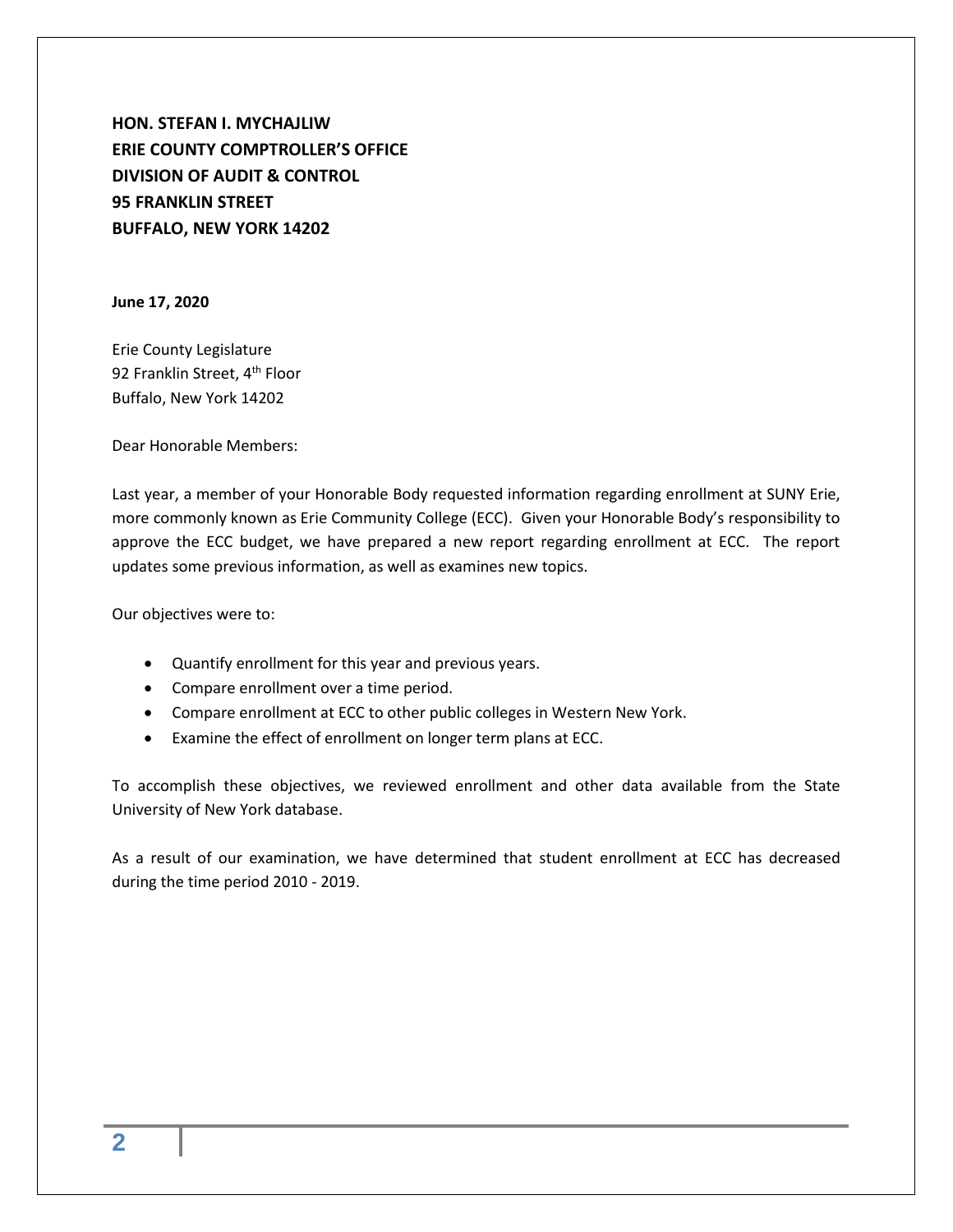### **Table of Contents**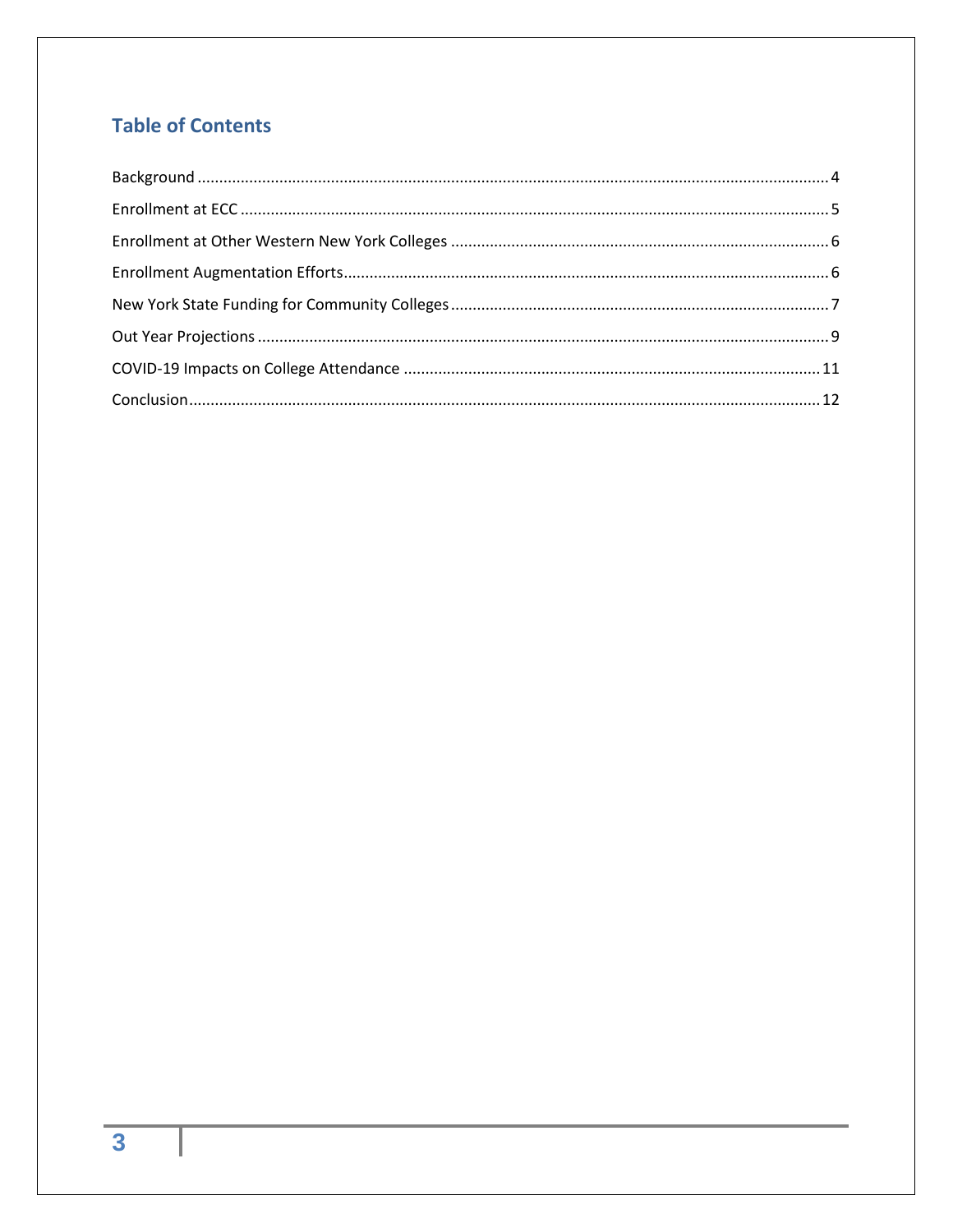#### <span id="page-3-0"></span>**Background**

ECC is a public institution that provides education and services in Erie County and surrounding communities in Western New York. The college was established in 1946 and has grown from a two-year technical institute to a three-campus college. The campuses are located in Amherst, Buffalo and Orchard Park. ECC offers a wide variety of associate degree and certificate programs, as well as online programs. The college's mission is to "meet the needs of a diverse student body and contribute to regional economic vitality by providing high-quality, flexible, affordable and accessible educational programs committed to student success." ECC is one of 30 community colleges that are part of the 64-campus State University of New York (SUNY) system.

Last year, at the request of a legislator, this office prepared and submitted a report to the legislature regarding enrollment at ECC. The report examined the declining enrollment at ECC, as well as the rest of New York State's community colleges. It also offered insight as to the implementation of the Excelsior Scholarship program.

This year, ECC requested an extension of time to submit a budget to the legislature for approval. The legislature will be expected to complete their work on the ECC budget in a condensed time frame, so that the college may begin its preparations for the academic year. Given that enrollment is an important factor in ECC's two largest revenue sources – tuition and state aid – we have revisited enrollment at ECC.

This report mentions, but does not go in depth about, the Excelsior Scholarship program. This year's report examines out year projections and the assumptions that were made when preparing a longer-term plan. Some of the assumptions have been shown to not have occurred as expected. This report also outlines some of the literature available regarding the potential impact of COVID-19 on college enrollment.

The data in this report was obtained from SUNY, the City University of New York (CUNY), the Community College Research Center, ECC budgets, SimpsonScarborough, and a report from the Center for an Urban Future regarding the Excelsior Scholarship program.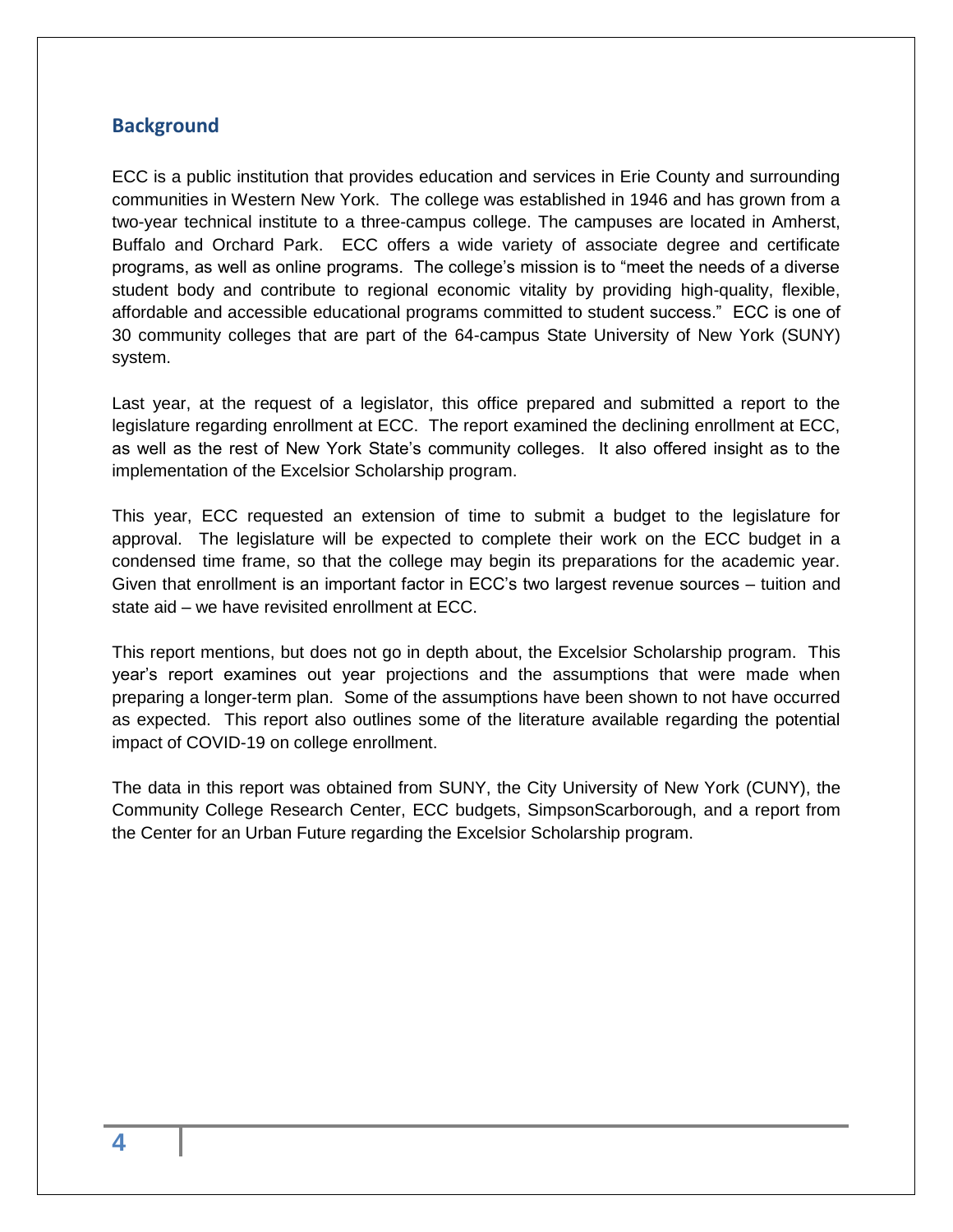#### <span id="page-4-0"></span>**Enrollment at ECC**

In order to compare enrollment numbers at ECC from year-to-year, the enrollment numbers for the fall semesters were selected.

Between fall semester 2010 and fall semester 2019, total enrollment at ECC decreased by 5,053 students. This represents a decrease of 33.5% over that time period.

| Year | <b>Full Time %</b> | Part Time % | <b>Total</b> |
|------|--------------------|-------------|--------------|
| 2010 | 68%                | 32%         | 15,084       |
| 2011 | 66%                | 34%         | 14,176       |
| 2012 | 66%                | 34%         | 13,990       |
| 2013 | 66%                | 34%         | 13,649       |
| 2014 | 66%                | 34%         | 12,733       |
| 2015 | 66%                | 34%         | 12,022       |
| 2016 | 66%                | 34%         | 11,278       |
| 2017 | 65%                | 35%         | 11,135       |
| 2018 | 64%                | 36%         | 10,529       |
| 2019 | 62%                | 38%         | 10,031       |

The decline in student population includes both full-time and part-time students.

The chart below uses the data above to graphically depict the steady decline in student enrollment at ECC since 2010:

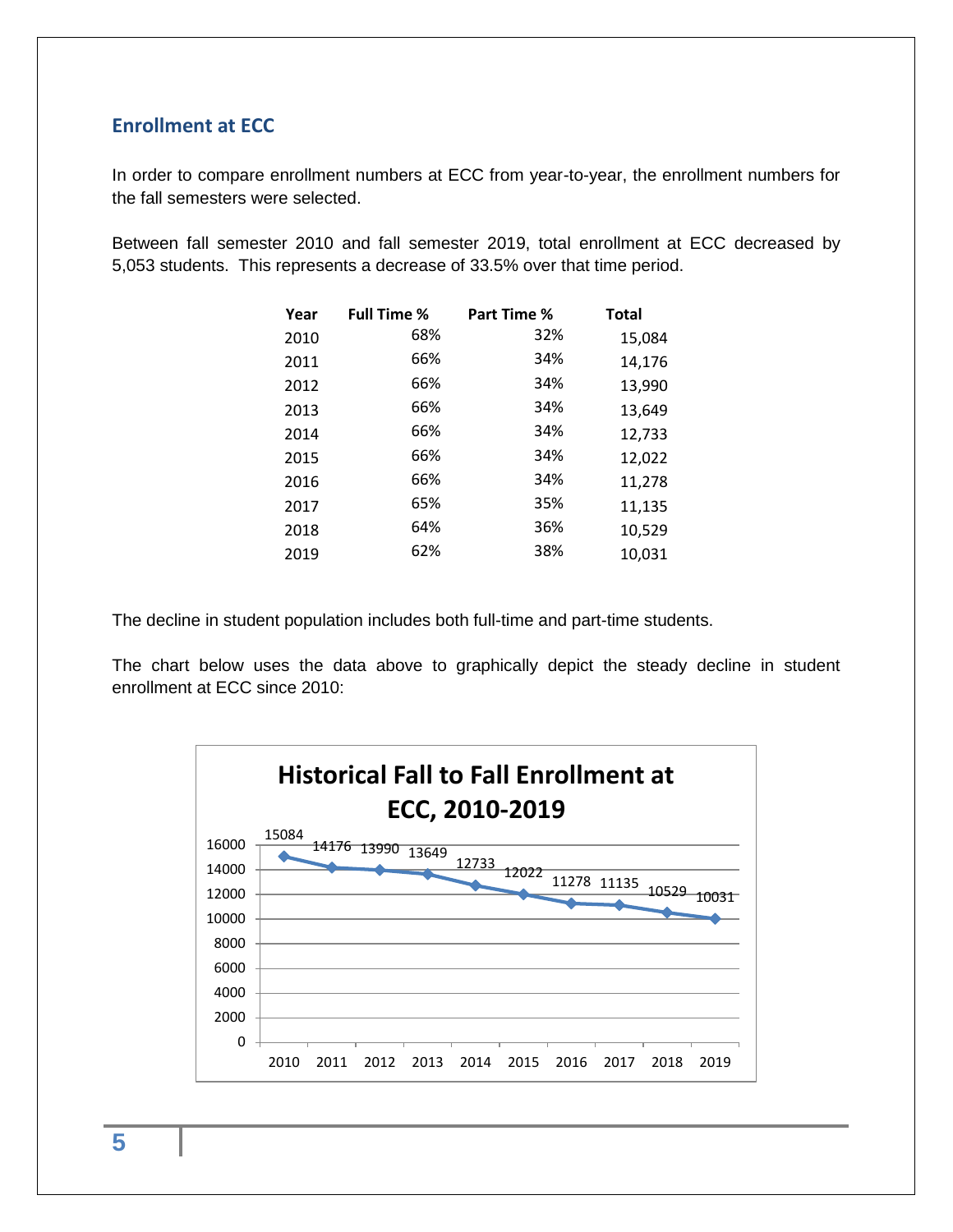#### <span id="page-5-0"></span>**Enrollment at Other Western New York Colleges**

The loss in population at community colleges is not limited to ECC. Most SUNY higher education institutions located in Western New York have also experienced declines in student population. The most significant declines have occurred at community colleges.

|                                  |                 |                 | Percentage |
|----------------------------------|-----------------|-----------------|------------|
| <b>Institution</b>               | 2010 Enrollment | 2018 Enrollment | Change     |
| <b>Genesee Community College</b> | 7486            | 5285            | $-29.4%$   |
| Jamestown Community College      | 5685            | 4450            | $-21.7%$   |
| Niagara County Community College | 7428            | 4924            | $-33.7%$   |
| Monroe County Community College  | 18995           | 11572           | $-39.1%$   |
| <b>Alfred State College</b>      | 3709            | 3780            | 1.9%       |
| <b>Brockport State College</b>   | 8589            | 7924            | $-7.7%$    |
| <b>Buffalo State College</b>     | 12419           | 8658            | $-30.3%$   |
| SUNY Center at Buffalo (UB)      | 29117           | 31927           | 9.7%       |
| Fredonia State College           | 5773            | 4446            | $-23.0%$   |
| <b>Geneseo State College</b>     | 5665            | 5378            | $-5.1%$    |

Taken as a whole, the decline in student population at Western New York community colleges over the period is 33.7%.

Over this same time period, the student population at community colleges across New York State declined 22.7%. Recalculating to determine the State decline independent of Western New York community colleges, the decline of student population at non-Western New York community colleges is 19.5%. As such, the decline in student population at Western New York community colleges is significantly greater than the rest of New York State, with a decline in student population of 33.7%, compared to 19.5% for the rest of New York State.

Although not part of the SUNY system, City University of New York (CUNY) schools are also publicly funded by New York State. As such, their student enrollment numbers are included in our analysis. Over the five-year period from 2010 through 2019, enrollment at CUNY community colleges also experienced a decline in student population. During this time period, the student population at CUNY community colleges declined 0.5%.

#### <span id="page-5-1"></span>**Enrollment Augmentation Efforts**

The most recent Institutional Report Card available to the public on ECC's website discusses enrollment goals for the college. Specifically, it planned for a 1.75% annual enrollment growth, beginning in 2017-18. The plan envisioned the enrollment increase would occur as the result of retention efforts and initiatives, including the establishment and support of mandatory orientation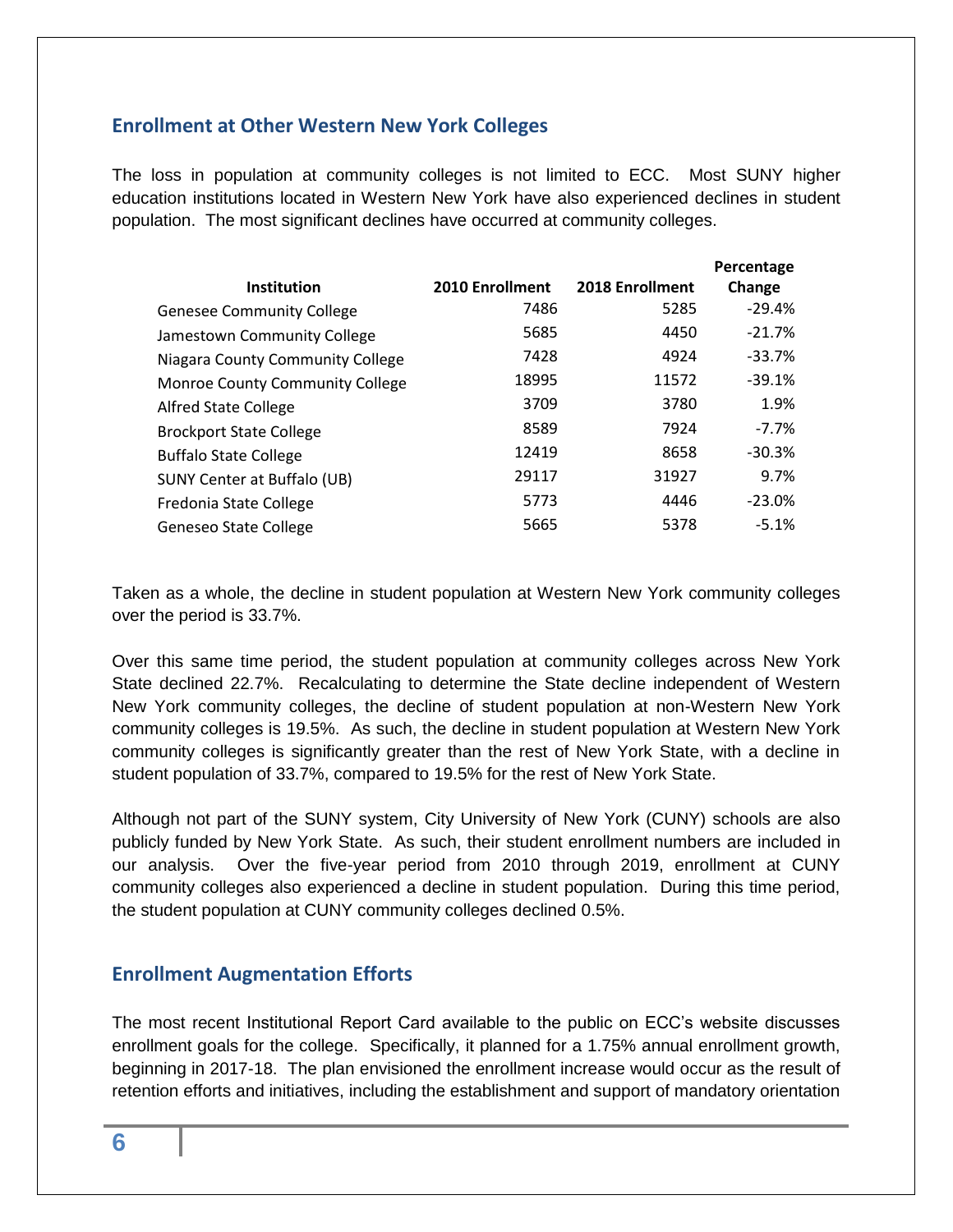and the implementation of a new early alert system to direct students to resources that they need to succeed.

Given a student population of 11,278 in the fall semester of 2016, 1.75% annual growth would have resulted in enrollment of 12,088 for fall semester 2019. Instead, 10,031 students were enrolled for that semester. This is a difference of 2,057 students. Instead of a 7.2% increase in enrollment over that time period, the college experienced an 11% decrease in enrollment.

It appears that the retention efforts have not yielded the anticipated results. The ECC Excels plan, which is a subsequent plan to the plan offered in the aforementioned Institutional Report Card, calls for 3% annual growth in online enrollment. However, it does not offer a specific percentage growth of overall enrollment.

Another effort initiated state-wide that appears to not have yielded desired results for ECC, or community colleges in general, is the Excelsior Scholarship Program. The program offers college tuition to students from families which earn less than \$125,000 per year. In return, students are expected to remain in New York State after graduation.

The number of Excelsior Scholarships increased from 20,458 in 2017 to 25,100 in 2018. This represents an increase of New York undergraduates receiving the scholarship from 3.2% in 2017 to 4% in 2018. Although community college students comprise 48% of the undergraduate students across New York State, community college students only received 19% of the Excelsior Scholarships in 2018. This is down from 24% the previous year. As such, it appears that the Excelsior Scholarship may be more of an incentive for students at four-year colleges than it is for students at community colleges. Data from 2019, as the income threshold increases to the full \$125,000 per family, may demonstrate different results. Regardless, enrollment at SUNY community colleges, including ECC, continue to fall.

#### <span id="page-6-0"></span>**New York State Funding for Community Colleges**

New York State Education Law §6304 addresses the funding of community colleges. According to state law, New York State is responsible for funding a portion of the operating costs of community colleges. Student enrollment is a factor in the determination of aid for community colleges. In particular, it states:

> "Such operating costs shall be subject to such maximum limitations and joint regulations as shall be prescribed by both the city university trustees and the state university trustees with the approval of the director of the budget. Such limitations shall be based on maximum allowances per student for each student in attendance in the case of operating costs, or in accordance with such other factors as may be deemed appropriate."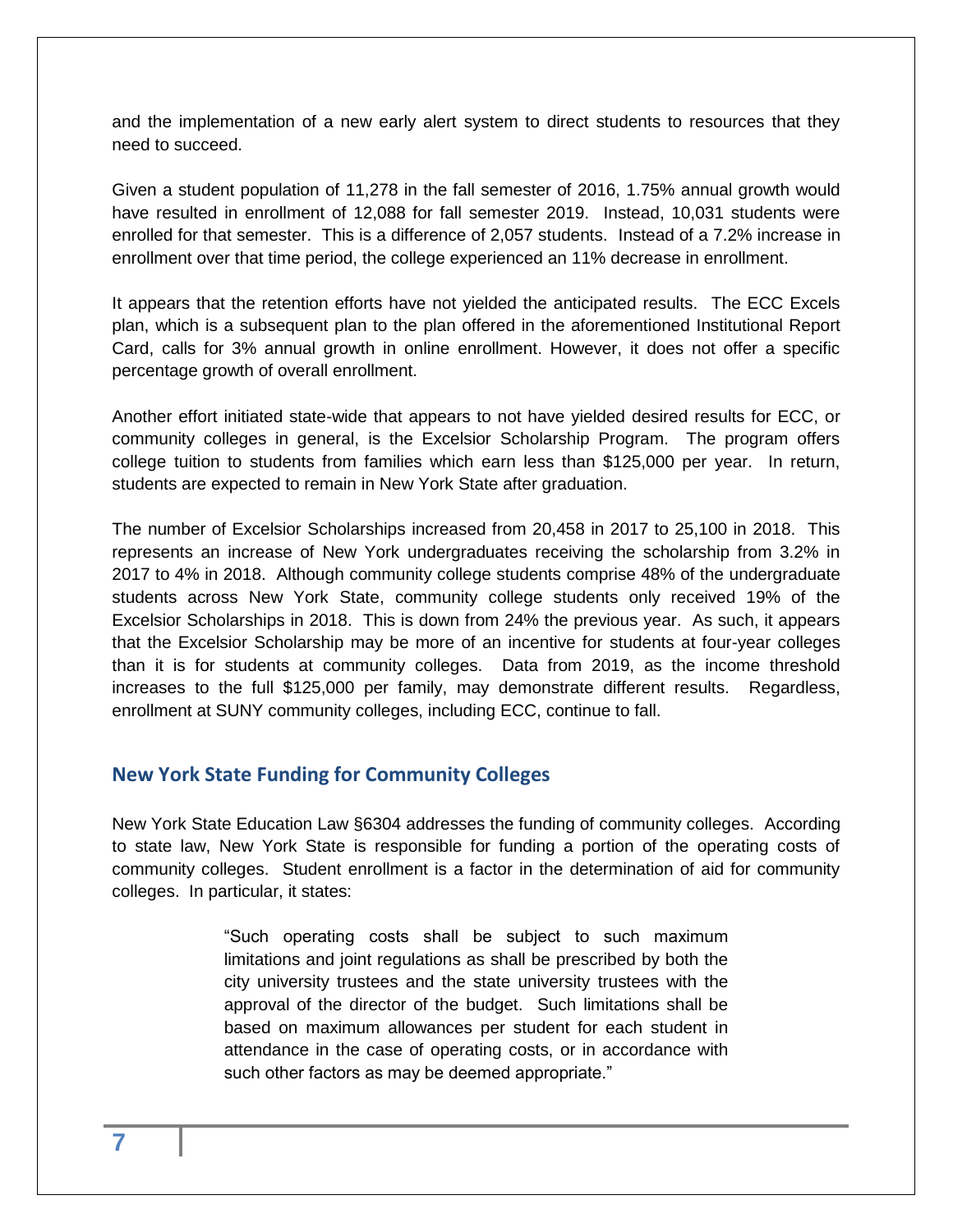Because student attendance is a factor in computing state aid, declining enrollment places additional pressure on colleges seeking additional revenue. Between the 2010/11 academic year and the 2017/18 academic year, New York State aid to ECC fell from \$30,472,177 to \$30,194,066. The 2017/18 amount is less than the \$30,451,742 granted in 2016/17. Because the amount allocated per student is calculated each year, the true impact of actual enrollment decline is not easily reflected in these numbers. However, it can be safely stated that New York State aid to ECC would have been higher if the enrollment had not declined.

In contrast to New York State's declining aid to ECC, Erie County has increased its aid to ECC. Funding for ECC has increased from \$17,429,317 in the 2010/11 academic year to \$18,554,317 in the 2017/18 academic year. This aid has increased despite the college serving a steadily declining student population. However, it should be noted that the 2017/18 aid was less than the \$18,945,074 in 2016/17.

In order to operate with a balanced budget, ECC and other community colleges may need to implement steps to reduce costs or increase revenue, such as tuition increases. Such steps may be contrary to the goals of the community colleges.

In fact, ECC has imposed tuition increases on its students during the time period examined. Tuition has increased from \$3,300 in 2010 to \$4,900 in 2019. This represents an increase in tuition of 48.5%. However, tuition has not increased since 2017/18.



ECC's \$4,900 tuition is the highest of any Western New York community college and above New York State's average community college tuition of \$4,840. Ten community colleges have a tuition higher than ECC. This is more than last year, when only six SUNY community colleges had higher tuition rates than ECC.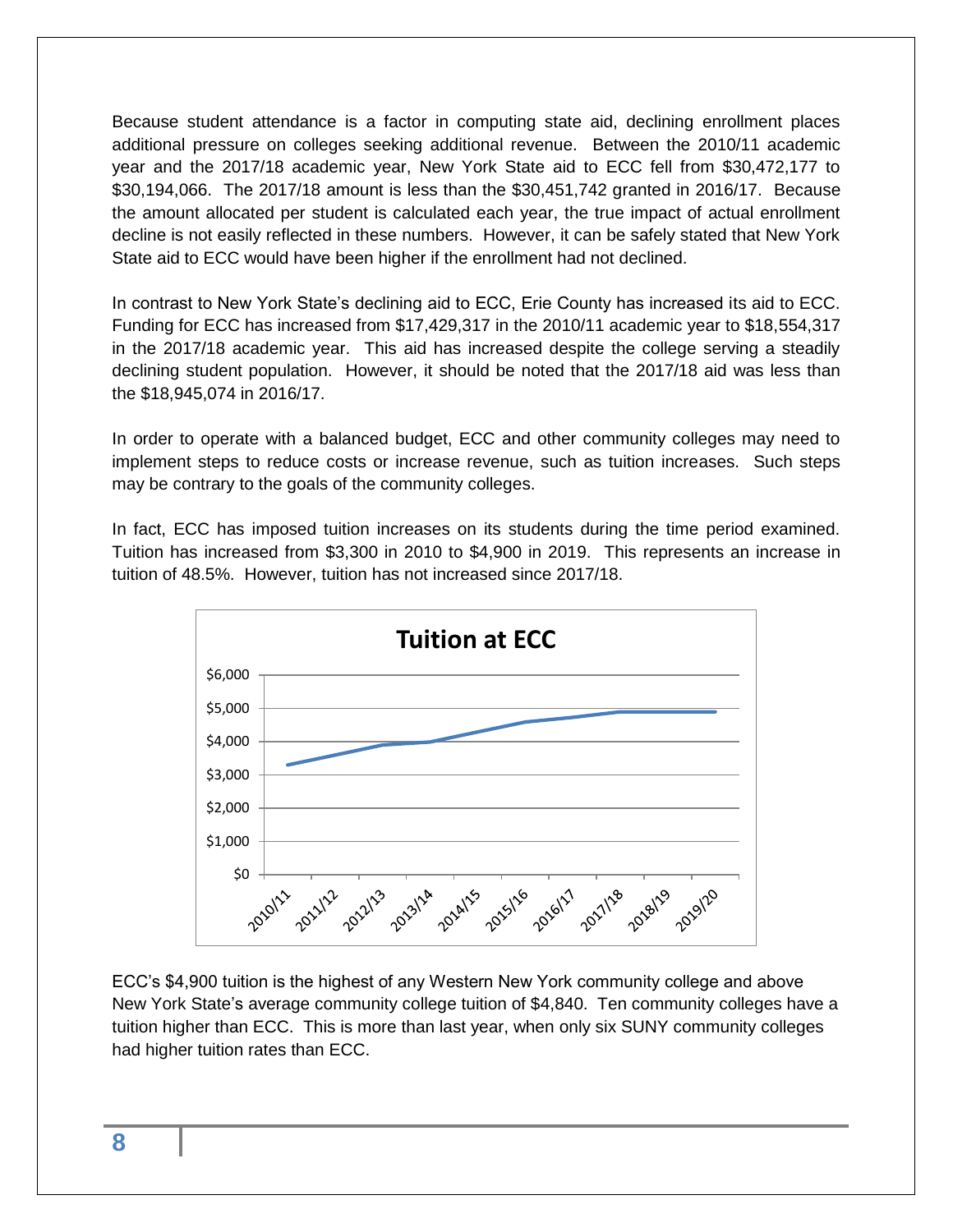

Tuition increases may encourage potential or current students to seek other options to invest in their education. This report does not opine as to what degree, if any, tuition rates have caused the steadily decreasing student population at ECC.

### <span id="page-8-0"></span>**Out Year Projections**

In its 2019/20 budget, ECC provided five-year budget projections. These budget projections are based on certain assumptions. The assumptions include: flat to 1% increase in enrollment each year, with a base of 10,100 students enrolled; a 3% tuition increase in 2020/21, with 2% increases in 2021/22 and 2022/23; and, the 98% floor on state funding in 2018/19 continuing through 2022/23.

Given these assumptions, ECC projected revenue from the following sources:

| Revenue Source             | 2020/21      | 2021/22      | 2022/23      |
|----------------------------|--------------|--------------|--------------|
| Tuition                    | \$41,591,510 | \$42,423,340 | \$43,271,807 |
| State Aid                  | \$29.884.175 | \$30,134,175 | \$30.384.175 |
| <b>County Contribution</b> | \$19.554.317 | \$19,749,860 | \$19,947.359 |

Conditions have changed since the time that the revenue projections were prepared.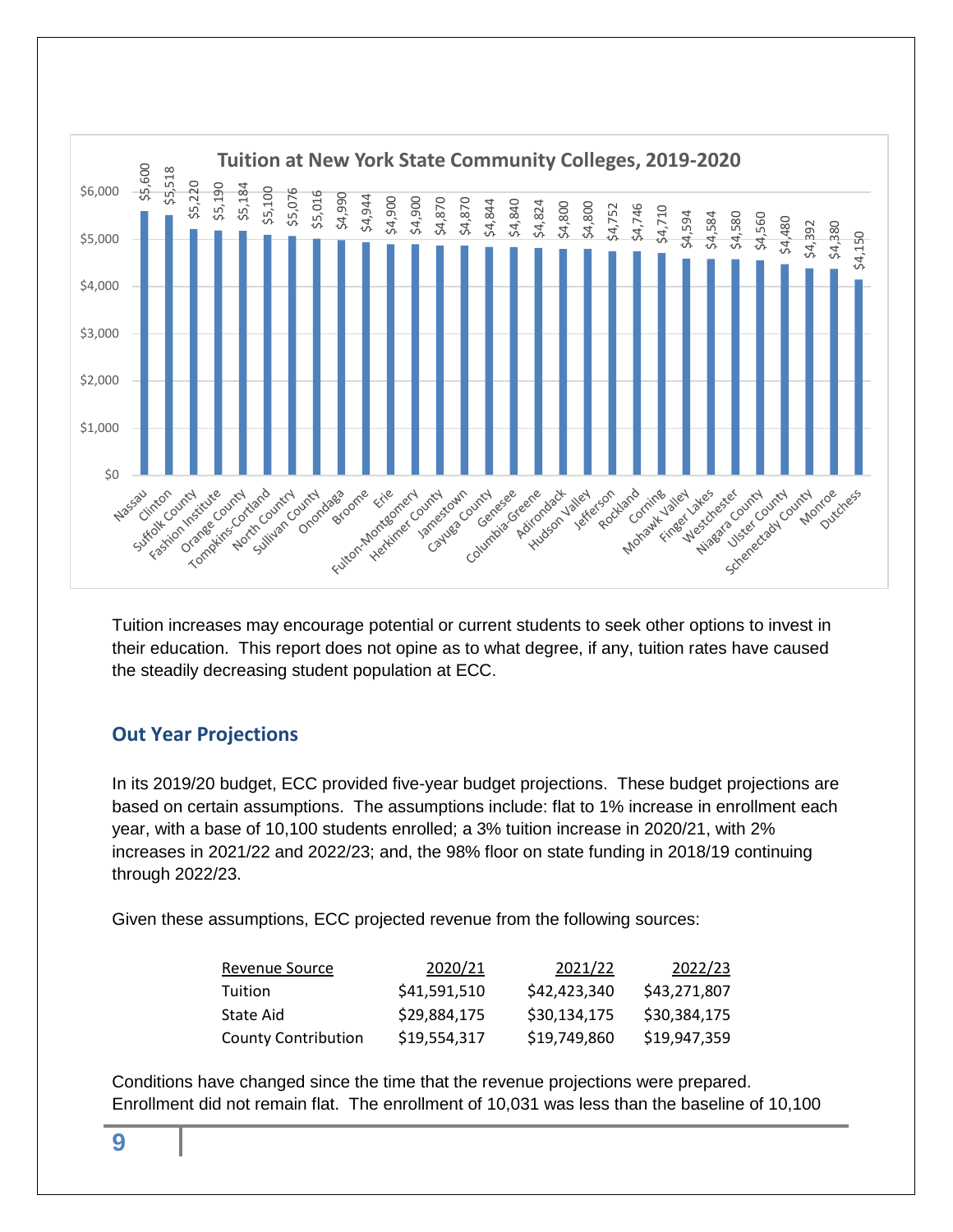by 69 students. Assuming flat enrollment for the next three years, and including the tuition increases envisioned, tuition revenue will not meet the projections.

Another assumption that has been realized as false is the 98% floor on state funding. In the New York State 2020 budget, community college base aid was established at \$2,947/full time equivalent (FTE) student. The New York State 2021 budget maintains the \$2,947/FTE funding. However, unlike the New York State 2020 budget, the New York State 2021 budget eliminates a 98% floor. Last year, if a community college saw decreasing enrollments, its community college base aid from New York State would not be below 98% of the previous year's funding. Due to the elimination of the 98% floor, community colleges with enrollment drops could realize a significant drop in aid from New York State.

Also, given the steady increase in New York State funding for the years projected, and given flat enrollment projections, it can be assumed that ECC planned on state aid increasing on a per capita basis. Because the budget was maintained at \$2,947, it appears that this is not the case. Further, it is not clear at this time if community college base aid will be subject to reduction by the New York State budget director, as part of the powers granted to the budget director to balance the budget.

As the sponsor, Erie County's contributions to ECC are not based on enrollment. However, even in years that the sponsor contribution remains flat or even declines, it may have the effect of increasing if measured based on student enrollment. It may be helpful to view the sponsor contribution in terms of contribution per enrollee. The contribution per enrollee has increased 60% since the 2010/11 academic year. However, the sponsor contribution total has only increased 6.5%.

| Academic Year | <b>Sponsor Contribution</b> | <b>Fall Enrollment</b> | Contribution/Enrollee |
|---------------|-----------------------------|------------------------|-----------------------|
| 2010/11       | \$17,429,317                | 15,084                 | \$1,155               |
| 2011/12       | \$17,429,317                | 14,176                 | \$1,229               |
| 2012/13       | \$17,429,317                | 13,990                 | \$1,246               |
| 2013/14       | \$17,429,317                | 13,649                 | \$1,277               |
| 2014/15       | \$17,429,317                | 12,733                 | \$1,369               |
| 2015/16       | \$20,054,317                | 12,022                 | \$1,668               |
| 2016/17       | \$18,945,074                | 11,278                 | \$1,680               |
| 2017/18       | \$18,554,317                | 11,135                 | \$1,666               |
| 2018/19       | \$18,554,317                | 10,529                 | \$1,762               |
| 2019/20       | \$18,554,317                | 10,031                 | \$1,850               |

Further enrollment declines, if they occur, will have a negative impact on the two largest revenue sources for ECC. Even steady enrollment numbers will result in state aid revenue that does not meet projections. This may prompt a request for an increase from the third largest revenue source, Erie County.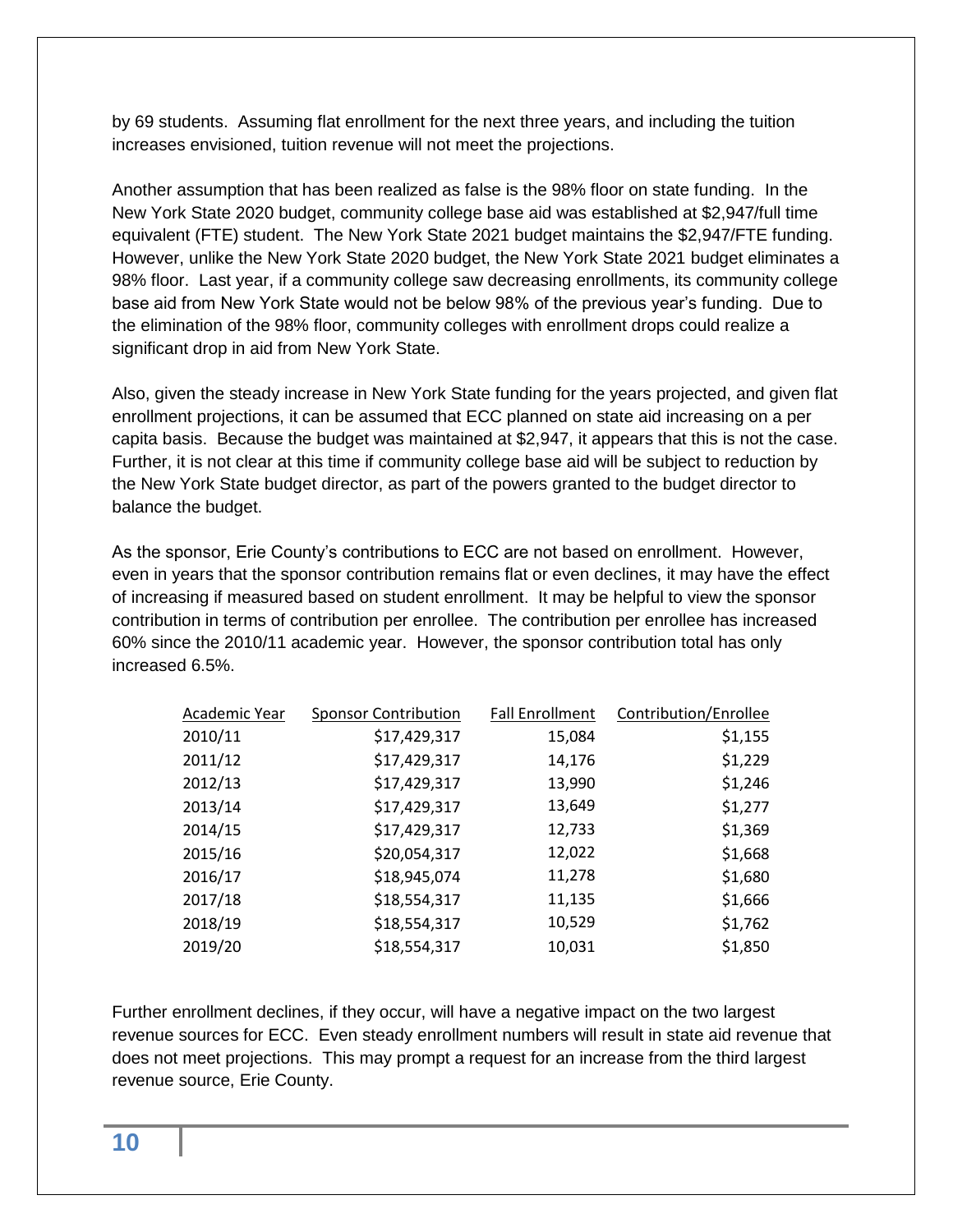Another possible source of funding to address revenue shortfall is fund balance. ECC projected their fund balance to be \$15,463,004 for academic year 2018/19. They projected spending \$9,310,082 from fund balance to fund their Enterprise Resource Platform for academic years 2019/20 through 2022/23. Unless plans or projections change, this would leave ECC with a 5.5% fund balance relative to operating expenses budget in 2022/23. Such an amount would be less the 16% fund balance generally recommended by the Government Finance Officers Association. As such, caution should be exercised before using fund balance to address revenue shortfalls due to declining enrollment at ECC.

#### <span id="page-10-0"></span>**COVID-19 Impacts on College Attendance**

COVID-19 has impacted behavior due to social distancing requirements to prevent the spread of the disease. Colleges across the nation shifted to online learning models in response to social distancing requirements. Colleges are currently preparing plans as to how to return to learning for the fall semester. The University at Buffalo, a destination for some ECC graduates, has announced a return to campus for the fall. Other schools are preparing for an online learning environment. Many schools have not yet announced their plans, as they await more information from local authorities.

In a SimpsonScarborough survey of students planning to enter four-year colleges in the fall, one in ten students stated that they were likely to change their plans due to COVID-19. Four percent stated that they were very likely to change their plans. Another ten percent of students stated that it was too soon to make a decision. The survey was conducted between March 26 – March 30. Notably, 40% of students stated that they felt they were not receiving enough information from their college of choice. However, they were not seeking more emails without new information.

One of the main findings was that students were seeking to attend classes in an environment such as offered by their college of choice before the COVID-19 outbreak. This finding may present an opportunity for community colleges.

A report by the Community College Research Center at Columbia University examined community college enrollment during the time known as the "Great Recession." During that time of economic downturn, adults returned to community college to learn additional skills to make them more marketable in the job market. During that time period, community college enrollment nationally increased 11.8%. At ECC, enrollment increased 10%. Community college enrollment has declined since. Nationally, community college enrollment dropped 11.9% during the time period studied post "Great Recession," while ECC's enrollment fell 26.2%.

The report notes that the number of adults who return to school to improve job skills has continued to fall since its peak. The reason cited for not returning to school is the lack of time and resources. The COVID-19 economy may not have an impact on these reasons.